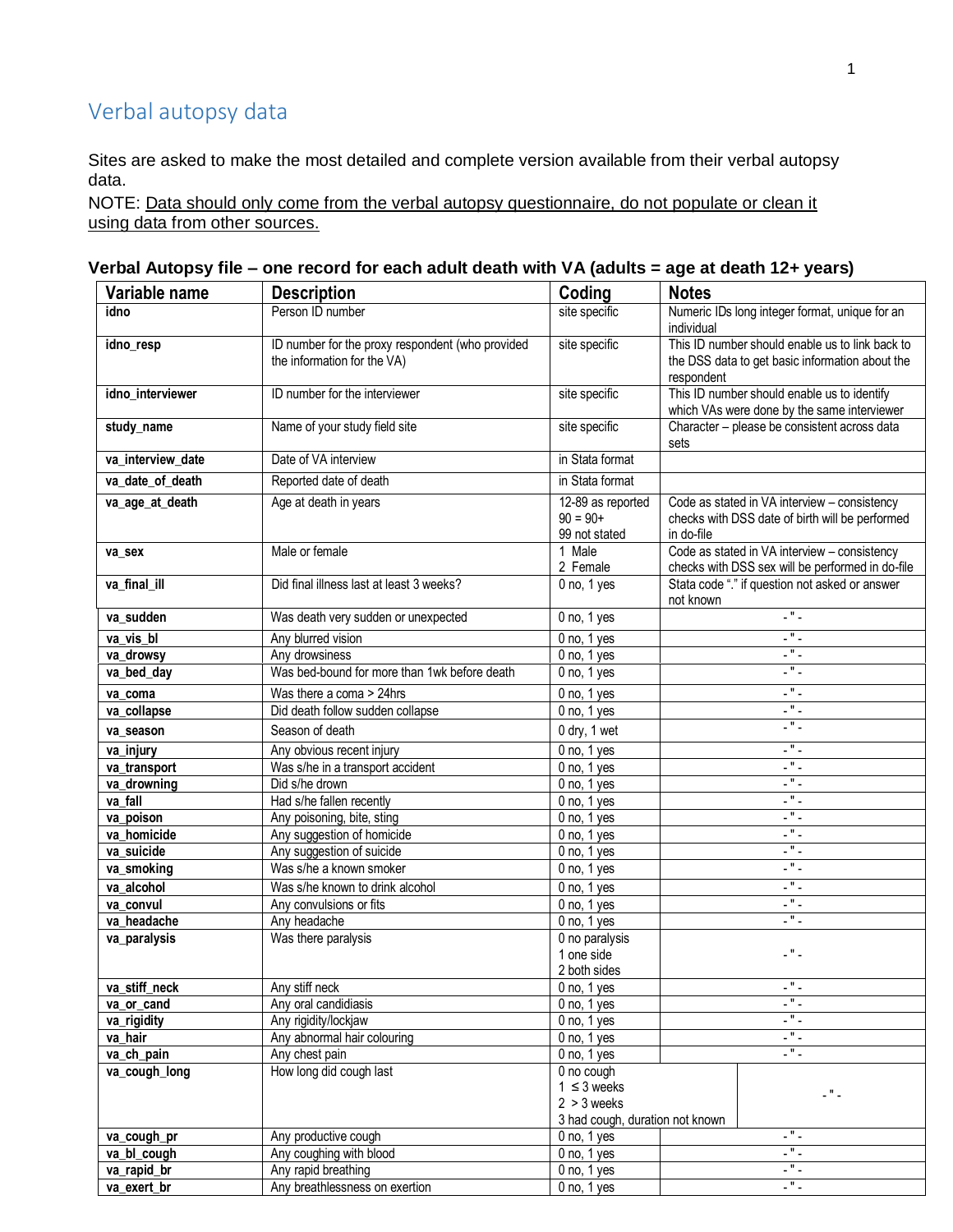|                            |                                                                       |                                     |                     | $\overline{2}$                                          |
|----------------------------|-----------------------------------------------------------------------|-------------------------------------|---------------------|---------------------------------------------------------|
| Variable name              | <b>Description</b>                                                    | Coding                              | <b>Notes</b>        |                                                         |
| va_lying_br                | Any breathlessness lying flat                                         | $0$ no, $1$ yes                     |                     | $ "$ $-$                                                |
| va chest in                | Any chest indrawing                                                   | $0$ no, $1$ yes                     |                     | L " L                                                   |
| va diff br                 | Any difficulty breathing                                              | $0$ no, $1$ yes                     |                     | $-$ " $-$                                               |
| va wheeze                  | Any wheezing                                                          | $0$ no, $1$ yes                     |                     | $\overline{\phantom{a}}$                                |
| va_cyanosis                | Any cyanosis                                                          | $0$ no, $1$ yes                     |                     | $\overline{\phantom{a}}$                                |
| va abd mass                | Any abdominal mass                                                    | $0$ no, $1$ yes                     |                     | $\overline{\phantom{a}}$                                |
| va_abd_pain                | Any abdominal pain                                                    | $0$ no, $1$ yes                     |                     | $\mathbf{L}^{\mathbf{H}}$ .                             |
| va_swe_abd                 | Any abdominal swelling                                                | $0$ no, $1$ yes                     |                     | $\mathbb{Z}^n$ .                                        |
| va_diarr_weeks             | Diarrhoea duration                                                    | 0 no diarrhoea                      |                     |                                                         |
|                            |                                                                       | $1 < 2$ weeks<br>2 2-4 weeks        |                     | цМЦ.                                                    |
|                            |                                                                       | $3$ 4+ weeks                        |                     |                                                         |
|                            |                                                                       | 4 had diarrhoea, duration not known |                     |                                                         |
| va_bl_diarr                | Any diarrhoea with blood                                              | $0$ no, $1$ yes                     |                     | $-$ " $-$                                               |
| va vomiting                | Any vomiting                                                          | $0$ no, $1$ yes                     |                     | $\mathbb{Z}^n$ .                                        |
| va_bl_vomit                | Any vomiting with blood                                               | $0$ no, $1$ yes                     |                     | L " L                                                   |
| va_yellow                  | Any yellowness/jaundice                                               | $0$ no, $1$ yes                     |                     | $\overline{\phantom{a}}$                                |
| va_urine                   | Any abnormality of urine                                              | $0$ no, $1$ yes                     |                     | $\overline{\phantom{a}}$                                |
| va_uri_ret                 | Any urinary retention                                                 | $0$ no, $1$ yes                     |                     | $\mathbb{Z}^n$ .                                        |
| va_uri_haem                | Any haematuria                                                        | $0$ no, $1$ yes                     |                     | $\overline{\phantom{a}}$                                |
| va_swe_legs                | Any swelling of ankles/legs                                           | $0$ no, $1$ yes                     |                     | $-$ " $-$                                               |
| va_eye_sunk                | Were eyes sunken                                                      | $0$ no, $1$ yes                     |                     | $\mathbb{Z}^{(0)}$ .                                    |
| va_rash                    | Any rash                                                              | $0$ no, $1$ yes                     |                     | $\mathbb{Z}^n$ .                                        |
| va measrash                | Any measles rash                                                      | $0$ no, $1$ yes                     |                     | $\overline{a}$                                          |
| va_herpes                  | Any herpes zoster                                                     | $0$ no, $1$ yes                     |                     | L " L                                                   |
| va skin                    | Any skin lesions/ulcers                                               | 0 no, 1 yes                         |                     | $\mathbb{Z}^n$ .                                        |
| va_swe_breast              | Any breast lump or lesion                                             | $0$ no, $1$ yes                     |                     | $\overline{\phantom{a}}$                                |
| va_swe_gen                 | Any lump or lesion in groin or genitals                               | $0$ no, $1$ yes                     |                     | $\mathbb{Z}^n$ .                                        |
| va_swe_lump                | Any other localised lump or lesion                                    | $0$ no, $1$ yes                     |                     | $\overline{\phantom{a}}$                                |
| va_exc_drink               | Any excessive water intake                                            | $0$ no, $1$ yes                     |                     | $\overline{\phantom{a}}$                                |
| va_exc_urine               | Any excessive urination                                               | $0$ no, $1$ yes                     |                     | $\mathbb{Z}^{\mathsf{H}}$ .                             |
| va exc food                | Any excessive food intake                                             | $0$ no, $1$ yes                     |                     | $\mathbb{Z}^n$ .                                        |
| va_fever_weeks             | Fever duration                                                        | 0 no fever                          |                     |                                                         |
|                            |                                                                       | $1 < 2$ weeks                       |                     | - " -                                                   |
|                            |                                                                       | $2 + weeks$                         |                     |                                                         |
|                            |                                                                       | 3 had fever, duration not known     |                     | L " L                                                   |
| va_night_sw                | Any excessive night sweats<br>Any enlarged/swollen glands             | $0$ no, $1$ yes                     |                     | -"-                                                     |
| va_swe_gland<br>va_swe_oth | Any facial swelling                                                   | $0$ no, $1$ yes<br>$0$ no, $1$ yes  |                     | $\blacksquare$                                          |
| va wt loss                 | Any weight loss                                                       | $0$ no, $1$ yes                     |                     | .".                                                     |
| va_wasting                 | Any severe wasting                                                    | $0$ no, $1$ yes                     |                     | Severe wasting is weight loss with other factors        |
|                            |                                                                       |                                     |                     | like anaemia, hair colour changes, swollen legs,        |
|                            |                                                                       |                                     |                     | burning feet; Stata code "." if question not asked      |
|                            |                                                                       |                                     | or answer not known |                                                         |
| va anaemia                 | Any anaemia/paleness                                                  | $0$ no, $1$ yes                     |                     | Stata code "." if question not asked or answer          |
|                            |                                                                       |                                     | not known           |                                                         |
| va_asthma                  | Any medical diagnosis of asthma                                       | $0$ no, $1$ yes                     |                     | Stata code "." if no medical diagnosis                  |
| va_epilepsy                | Any medical diagnosis of epilepsy                                     | $0$ no, $1$ yes                     |                     | $\mathbb{Z}^{(0)}$ .                                    |
| va diabetes                | Any medical diagnosis of diabetes                                     | $0$ no, $1$ yes                     |                     | $\omega^{\rm eff}$ $\omega$                             |
| va_heart_dis               | Any medical diagnosis of heart disease                                | $0$ no, $1$ yes                     |                     | $\overline{\phantom{a}}$                                |
| va_kidney_dis              | Any medical diagnosis of kidney disease                               | $0$ no, $1$ yes                     |                     | $\omega^{\rm eff}$ $\omega$<br>$\overline{\phantom{a}}$ |
| va_sickle<br>va malaria    | Any medical diagnosis of haemoglobinopathy                            | $0$ no, $1$ yes                     |                     | $\overline{\phantom{a}}$                                |
| va_hiv_aids                | Any medical diagnosis of malaria<br>Any medical diagnosis of HIV/AIDS | $0$ no, $1$ yes<br>$0$ no, $1$ yes  |                     | $\mathbb{Z}^{(0)}$ .                                    |
| va_hypert                  | Any medical diagnosis of hypertension                                 | $0$ no, $1$ yes                     |                     | $\overline{a}$                                          |
| va_tuber                   | Any medical diagnosis of TB                                           | $0$ no, $1$ yes                     |                     | $ "$ $-$                                                |
| va_liver_dis               | Any medical diagnosis of liver disease                                | $0$ no, $1$ yes                     |                     | $\overline{a}$                                          |
| va_cancer                  | Any medical diagnosis of cancer                                       | $0$ no, $1$ yes                     |                     | $\mathbb{R}^n$ .                                        |
| va stroke                  | Any medical diagnosis of stroke                                       | $0$ no, $1$ yes                     |                     | L " L                                                   |
| va_measles                 | Any medical diagnosis of measles                                      | $0$ no, $1$ yes                     |                     | $\overline{\phantom{a}}$                                |
| va_antib_i                 | Was antibiotic injection required during final illness                | $0$ no, $1$ yes                     |                     | Stata code "." if question not asked or answer          |
|                            |                                                                       |                                     | not known           |                                                         |
| va_blood_tr                | Was blood transfusion required during final illness                   | $0$ no, $1$ yes                     |                     | $\overline{\phantom{a}}$                                |
| va_surgery                 | Any surgery just before death                                         | $0$ no, $1$ yes                     |                     | L " L                                                   |
| va_disch                   | Was discharged from hospital very ill                                 | $0$ no, $1$ yes                     |                     | L " L                                                   |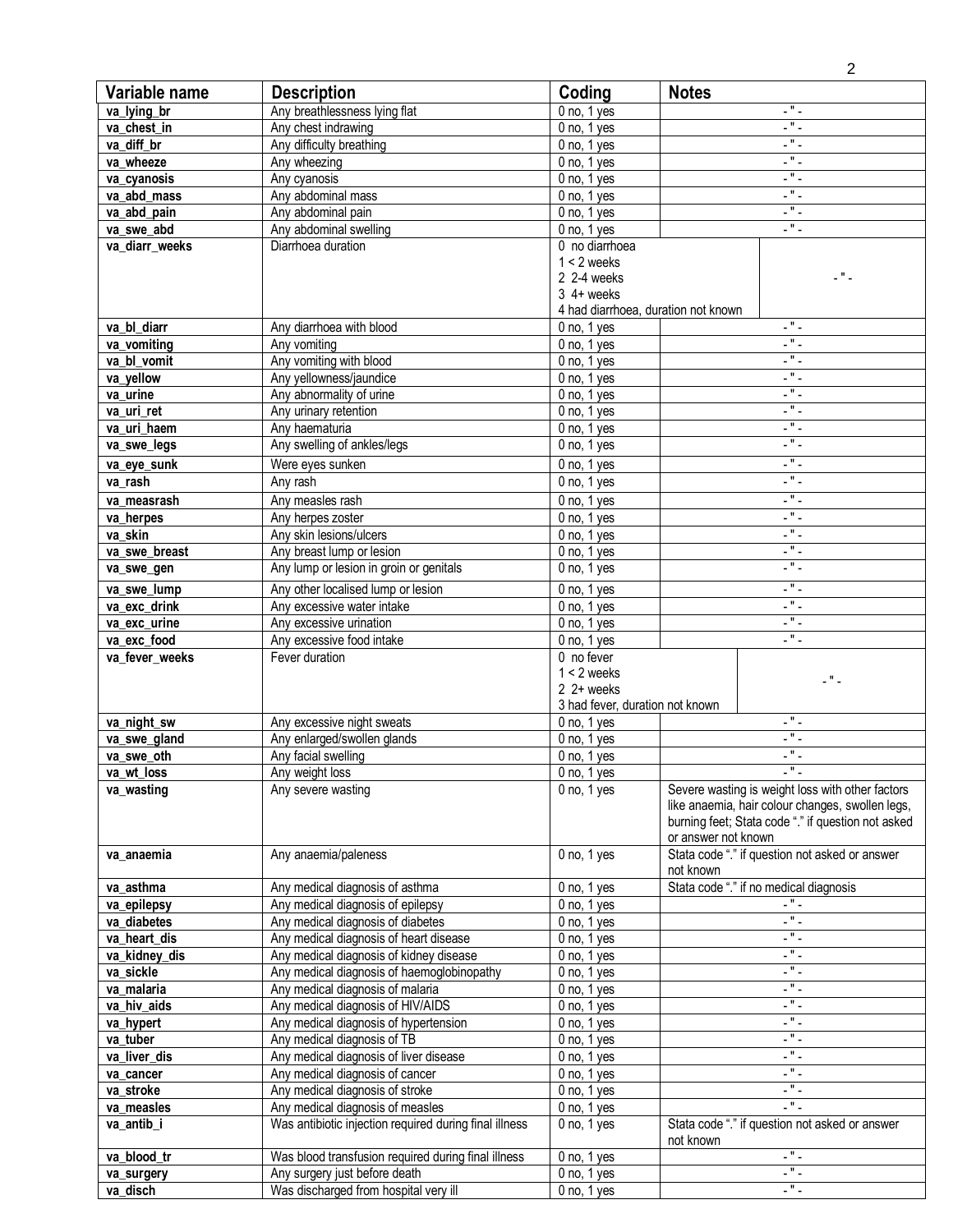|                                  |                                                                                    |                             |                                                                                                                                                |                                                                    | 3                                                             |
|----------------------------------|------------------------------------------------------------------------------------|-----------------------------|------------------------------------------------------------------------------------------------------------------------------------------------|--------------------------------------------------------------------|---------------------------------------------------------------|
| Variable name                    | <b>Description</b>                                                                 |                             | Coding                                                                                                                                         | <b>Notes</b>                                                       |                                                               |
| va_vaccin                        | Was s/he adequately vaccinated                                                     |                             | $0$ no, $1$ yes                                                                                                                                |                                                                    | $-$ " $-$                                                     |
| va_preg_status                   | Was she pregnant or did she<br>deliver less than 6 weeks<br>before she died        | 1 pregnant at time of death | 0 reported not pregnant within last 6 weeks<br>2 died < 6 weeks after normal length pregnancy<br>3 died < 6 weeks after early pregnancy ending |                                                                    | Stata code "." if questions not<br>asked or answers not known |
| va_married                       | Was she married/partnered at death                                                 |                             | $0$ no, $1$ yes                                                                                                                                | not known                                                          | Stata code "." if question not asked or answer                |
| va_ever_preg                     | Had she ever been pregnant                                                         |                             | $0$ no, $1$ yes                                                                                                                                |                                                                    | $\overline{\mathcal{L}^{\mathfrak{n}}\mathcal{L}}$            |
| va breast fd                     | Was she breast feeding at death                                                    |                             | $0$ no, $1$ yes                                                                                                                                |                                                                    | $\overline{a}$                                                |
| va_first_p                       | Did she die during/just after first pregnancy                                      |                             | $0$ no, $1$ yes                                                                                                                                |                                                                    | L # L                                                         |
| va more4                         | Did she have more than 4 previous pregnancies                                      |                             | $0$ no, $1$ yes                                                                                                                                |                                                                    | $\overline{\phantom{a}}$                                      |
| va_trim1                         | Did she die after less than 3 months of pregnancy                                  |                             | $0$ no, $1$ yes                                                                                                                                |                                                                    | $\mathbb{Z}^n$ .                                              |
| va multip                        | Was this a multiple pregnancy                                                      |                             | $0$ no, $1$ yes                                                                                                                                |                                                                    | $\overline{a}$                                                |
| va_preg_uw                       | Was this pregnancy unwanted                                                        |                             | $0$ no, $1$ yes                                                                                                                                |                                                                    | ш.,                                                           |
| va_term_att                      | Any attempt to terminate this pregnancy                                            |                             | $0$ no, $1$ yes                                                                                                                                |                                                                    | $\mathbb{Z}^n$ .                                              |
| va_hyster                        | Hysterectomy shortly before death                                                  |                             | $0$ no, $1$ yes                                                                                                                                |                                                                    | $\overline{a}$                                                |
| va_death_24                      | Death within 24 hrs of pregnancy ending                                            |                             | $0$ no, $1$ yes                                                                                                                                |                                                                    | $\overline{\phantom{a}}$                                      |
| va_bleed_1                       | Major bleeding during early pregnancy                                              |                             | $0$ no, $1$ yes                                                                                                                                |                                                                    | $\mathbb{Z}^n$ .                                              |
| va bleed d                       | Major bleeding in late pregnancy/delivery                                          |                             | $0$ no, $1$ yes                                                                                                                                |                                                                    | $\mathbb{Z}^{\mathsf{H}}$ .                                   |
| va_placent_r                     | Did placenta remain inside                                                         |                             | $0$ no, $1$ yes                                                                                                                                |                                                                    | $\mathbb{Z}^n$ .                                              |
| va_bpr_preg                      | Was blood pressure raised during pregnancy                                         |                             | $0$ no, $1$ yes                                                                                                                                |                                                                    | $ "$ $-$                                                      |
| va_fit_preg                      | Were fits only pregnancy-related                                                   |                             | $0$ no, $1$ yes                                                                                                                                |                                                                    | $\mathbb{Z}^n$ .                                              |
| va_baby_al                       | Did she deliver a live baby within 6 wks of death                                  |                             | $0$ no, $1$ yes                                                                                                                                |                                                                    | $\mathbb{R}^n$ .                                              |
| va_lab_24                        | Was labour prolonged > 24 hrs                                                      |                             | $0$ no, $1$ yes                                                                                                                                |                                                                    | $\overline{\phantom{a}}$                                      |
| va_died_lab                      | Did she die in labour undelivered                                                  |                             | $0$ no, $1$ yes                                                                                                                                |                                                                    | $\mathbb{Z}^m$ .                                              |
| va_delivery                      | Where did delivery take place                                                      |                             | 0 at home<br>1 in transit<br>2 at health facility                                                                                              |                                                                    | L " L                                                         |
| va_prof_ass                      | Had professional assistance at delivery                                            |                             | $0$ no, $1$ yes                                                                                                                                |                                                                    | $\mathbb{R}^n$ .                                              |
| va del method                    | How was the baby delivered?                                                        |                             | 0 normal vaginal delivery, no instruments<br>$ "$ $-$<br>1 vaginal delivery with forceps / Ventuse<br>2 delivery by Caesarean section          |                                                                    |                                                               |
| va_baby_pos                      | Was baby's delivery position abnormal                                              |                             | $0$ no, $1$ yes                                                                                                                                |                                                                    | $-$ " $-$                                                     |
| va baby big                      | Was baby too big for delivery                                                      |                             | $0$ no, $1$ yes                                                                                                                                |                                                                    | L " L                                                         |
| va_baby_part                     | Was part of the baby prolapsed                                                     |                             | $0$ no, $1$ yes                                                                                                                                |                                                                    | $\overline{\phantom{a}}$                                      |
| va disch sm                      | Any foul smelling vaginal discharge                                                |                             | $0$ no, $1$ yes                                                                                                                                |                                                                    | -"-                                                           |
| va_cs_prev<br>va coma sudden     | Any previous Caesarean section<br>Did the coma come on suddenly                    |                             | $0$ no, $1$ yes<br>$0$ no, $1$ yes                                                                                                             | .٠.<br>Stata code "." if question not asked or answer<br>not known |                                                               |
| va_transport_road                | Was s/he in a road transport accident                                              |                             | $0$ no, $1$ yes                                                                                                                                |                                                                    | $\mathbb{Z}^{\mathsf{H}}$ .                                   |
| va_transport_oth                 | Was s/he in a non road transport accident<br>Was s/he burnt by heat, steam or fire |                             | $0$ no, $1$ yes<br>$0$ no, $1$ yes                                                                                                             |                                                                    | $\mathbb{Z}^n$ .                                              |
| va_burn<br>va_bite               | Any bite or sting by an animal                                                     |                             | $0$ no, $1$ yes                                                                                                                                | $\omega^{\rm eff}$ $\omega$<br>$\mathbb{Z}^{(0)}$ .                |                                                               |
|                                  | Any poisoning (not by an animal)                                                   |                             |                                                                                                                                                |                                                                    |                                                               |
| va_poison_2                      |                                                                                    |                             | $0$ no, $1$ yes                                                                                                                                | $\omega^{\rm eff}$ $\omega$                                        |                                                               |
| va_inj_intent                    | Was h/she intentionally injured by another person or<br>people                     |                             | $0$ no, $1$ yes                                                                                                                                | $\mathbb{Z}^n$ .                                                   |                                                               |
| va nature                        | Was s/he injured by a force of nature                                              |                             | $0$ no, $1$ yes                                                                                                                                | $\mathbb{Z}^{(0)}$ .                                               |                                                               |
| va_assult                        | Injured in some kind of violence or assault by<br>another person                   |                             | $0$ no, $1$ yes                                                                                                                                | $\mathbb{Z}^{\mathsf{H}}$ .                                        |                                                               |
| va_convul_time<br>va_convul_coma | Any convulsions or fits<br>Became unconscious immediately after convulsions        |                             | 0 no convulsions<br>$1 < 5$ minutes<br>$2 \geq 5$ minutes<br>3 had<br>convulsions,<br>duration unknown<br>$0$ no, $1$ yes                      |                                                                    | $\mathbb{Z}^n$ .<br>- " -                                     |
|                                  |                                                                                    |                             |                                                                                                                                                |                                                                    |                                                               |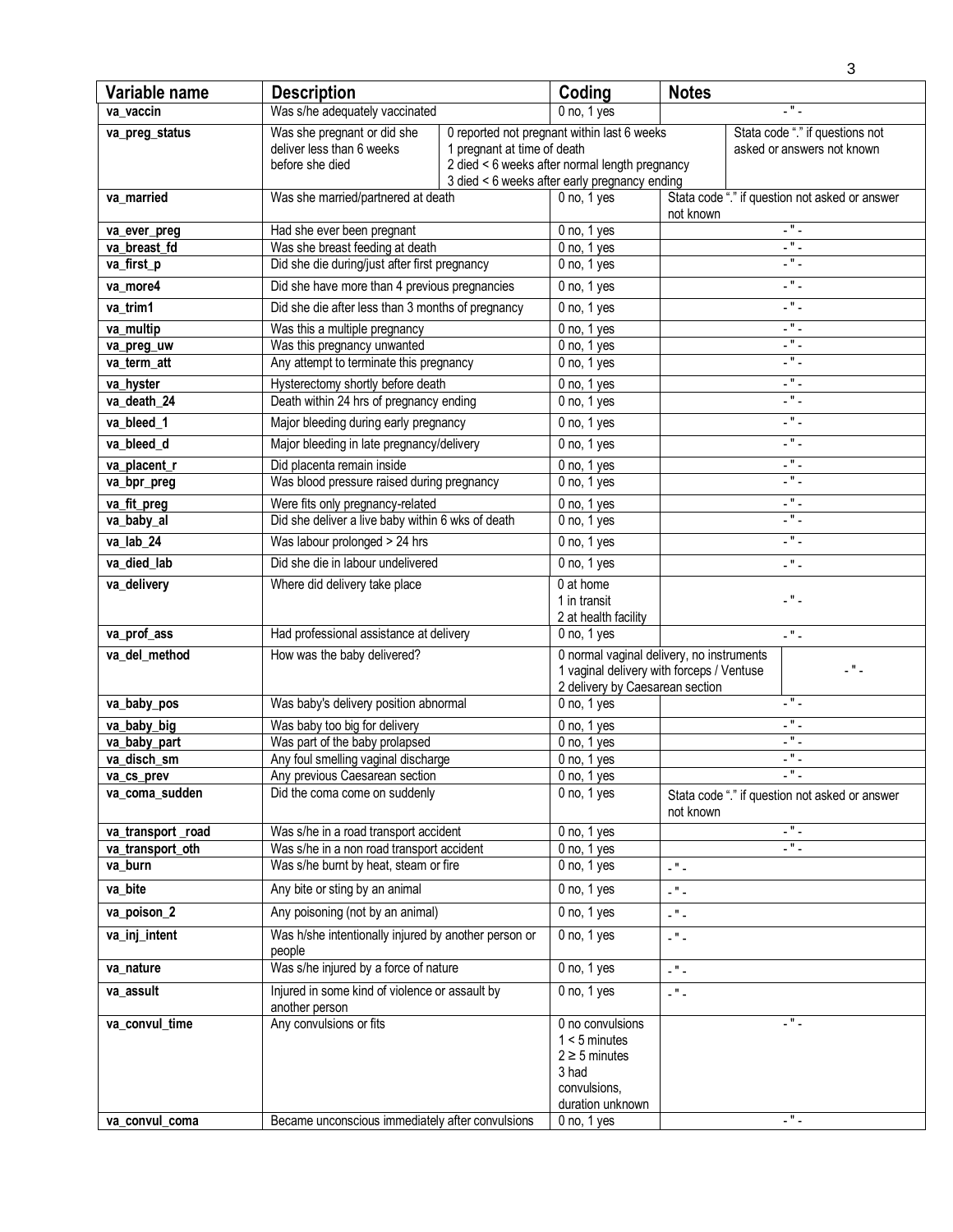| Variable name      | <b>Description</b>                                                                             | Coding             | <b>Notes</b>                            |
|--------------------|------------------------------------------------------------------------------------------------|--------------------|-----------------------------------------|
| va_stiff_neck_time | Any stiff or painful neck                                                                      | 0 no stiff neck    | - " -                                   |
|                    |                                                                                                | $1 < 1$ week       |                                         |
|                    |                                                                                                | $2 \geq 1$ week    |                                         |
|                    |                                                                                                | 3 stiff neck,      |                                         |
|                    |                                                                                                | duration unknown   |                                         |
| va_cough_long_2_wk | How long did cough last                                                                        | 0 no cough         | $\mathbb{Z}^n$ .                        |
|                    |                                                                                                | $1 < 2$ weeks      |                                         |
|                    |                                                                                                | $2 \geq 2$ weeks   |                                         |
|                    |                                                                                                | 3 had cough,       |                                         |
|                    |                                                                                                | duration not       |                                         |
|                    |                                                                                                | known              |                                         |
| va_whoop           | Any distinctive whoop (associated with characteristic                                          | $0$ no, $1$ yes    | L # L                                   |
|                    | whooping sound of pertussis)                                                                   |                    |                                         |
| va_rapid_br_time   | Any rapid breathing                                                                            | 0 no rapid         | -"-                                     |
|                    |                                                                                                | breathing          |                                         |
|                    |                                                                                                | $1 < 2$ weeks      |                                         |
|                    |                                                                                                | $2 \geq 2$ weeks   |                                         |
|                    |                                                                                                | 3 rapid breathing, |                                         |
|                    |                                                                                                | duration unknown   |                                         |
| va breathless      | Any breathlessness                                                                             | 0 <sub>no</sub>    | $\mathbb{Z}^n$ .                        |
|                    |                                                                                                | breathlessness     |                                         |
|                    |                                                                                                | $1 < 2$ weeks      |                                         |
|                    |                                                                                                | $2 \geq 2$ weeks   |                                         |
|                    |                                                                                                |                    |                                         |
|                    |                                                                                                | 3 rapid breathing, |                                         |
|                    |                                                                                                | duration unknown   | L " L                                   |
| va_abd_prob        | Any abdominal problem                                                                          | $0$ no, $1$ yes    | $\overline{\phantom{a}}$                |
| va_abd_mas_time    | Any abdominal mass                                                                             | 0 no abdominal     |                                         |
|                    |                                                                                                | mass               |                                         |
|                    |                                                                                                | $1 < 2$ weeks      |                                         |
|                    |                                                                                                | $2 \geq 2$ weeks   |                                         |
|                    |                                                                                                | 3 abdominal        |                                         |
|                    |                                                                                                | mass, duration     |                                         |
|                    |                                                                                                | unknown            |                                         |
| va_abd_pain_time   | Any abdominal pain                                                                             | 0 no abdominal     | .".                                     |
|                    |                                                                                                | pain               |                                         |
|                    |                                                                                                | $1 < 2$ weeks      |                                         |
|                    |                                                                                                | $2 \geq 2$ weeks   |                                         |
|                    |                                                                                                | 3 abdominal pain,  |                                         |
|                    |                                                                                                | duration unknown   |                                         |
| va_swe_abd_time    | Any abdominal swelling                                                                         | 0 no abdominal     | -"-                                     |
|                    |                                                                                                | swelling           |                                         |
|                    |                                                                                                | $1 < 2$ weeks      |                                         |
|                    |                                                                                                | $2 \geq 2$ weeks   |                                         |
|                    |                                                                                                | 3 abdominal        |                                         |
|                    |                                                                                                | swelling, duration |                                         |
|                    |                                                                                                | unknown            |                                         |
| va_swe_ankles      | Any swelling of both feet/ankles                                                               | $0$ no, $1$ yes    | L " L                                   |
| va_ulc_feet        | Any ulcers/ abscesses or sores on the feet                                                     | $0$ no, $1$ yes    | $\mathbb{Z}^m$ .                        |
| va_ulc_oth         | Any ulcers/ abscesses or sores on body, apart from                                             | $0$ no, $1$ yes    | $\overline{\phantom{a}}$                |
|                    | feet                                                                                           |                    |                                         |
| va_rash_time       | Any non measles rash                                                                           | 0 no non measles   | L # L                                   |
|                    |                                                                                                | rash               |                                         |
|                    |                                                                                                | $1 < 1$ week       |                                         |
|                    |                                                                                                | $2 \geq 1$ week    |                                         |
|                    |                                                                                                | 3 non measles      |                                         |
|                    |                                                                                                | rash, duration     |                                         |
|                    |                                                                                                | unknown            |                                         |
| va swe             | Any localised lump or lesion                                                                   | $0$ no, $1$ yes    | $\overline{\phantom{a}}$                |
| va_swe_mouth       | Any lump or lesion in mouth                                                                    | $0$ no, $1$ yes    | 5                                       |
| va_swe_armpit      | Any lump or lesion in armpit                                                                   | $0$ no, $1$ yes    | - 1                                     |
| va_swe_neck        | Any lumps/swelling in neck                                                                     | $0$ no, $1$ yes    | $\overline{\cdot}$ " $\overline{\cdot}$ |
|                    |                                                                                                |                    | $\mathbb{Z}^{\mathsf{H}}$ .             |
| va_drink_diff      | Any difficulty or pain in swallowing liquids<br>Positive malaria test within one week of death | $0$ no, $1$ yes    | $\mathbf{F}$                            |
| va_malaria_pos     |                                                                                                | $0$ no, $1$ yes    | $\mathbb{Z}^{(0)}$ .                    |
| va_malaria_neg     | Negative malaria test within one week of death                                                 | $0$ no, $1$ yes    | L # L                                   |
| va_copd            | Any medical diagnosis of chronic obstructive                                                   | $0$ no, $1$ yes    |                                         |
|                    | pulmonary disease                                                                              |                    |                                         |
| va_depress         | Any medical diagnosis of depression                                                            | $0$ no, $1$ yes    | -"-                                     |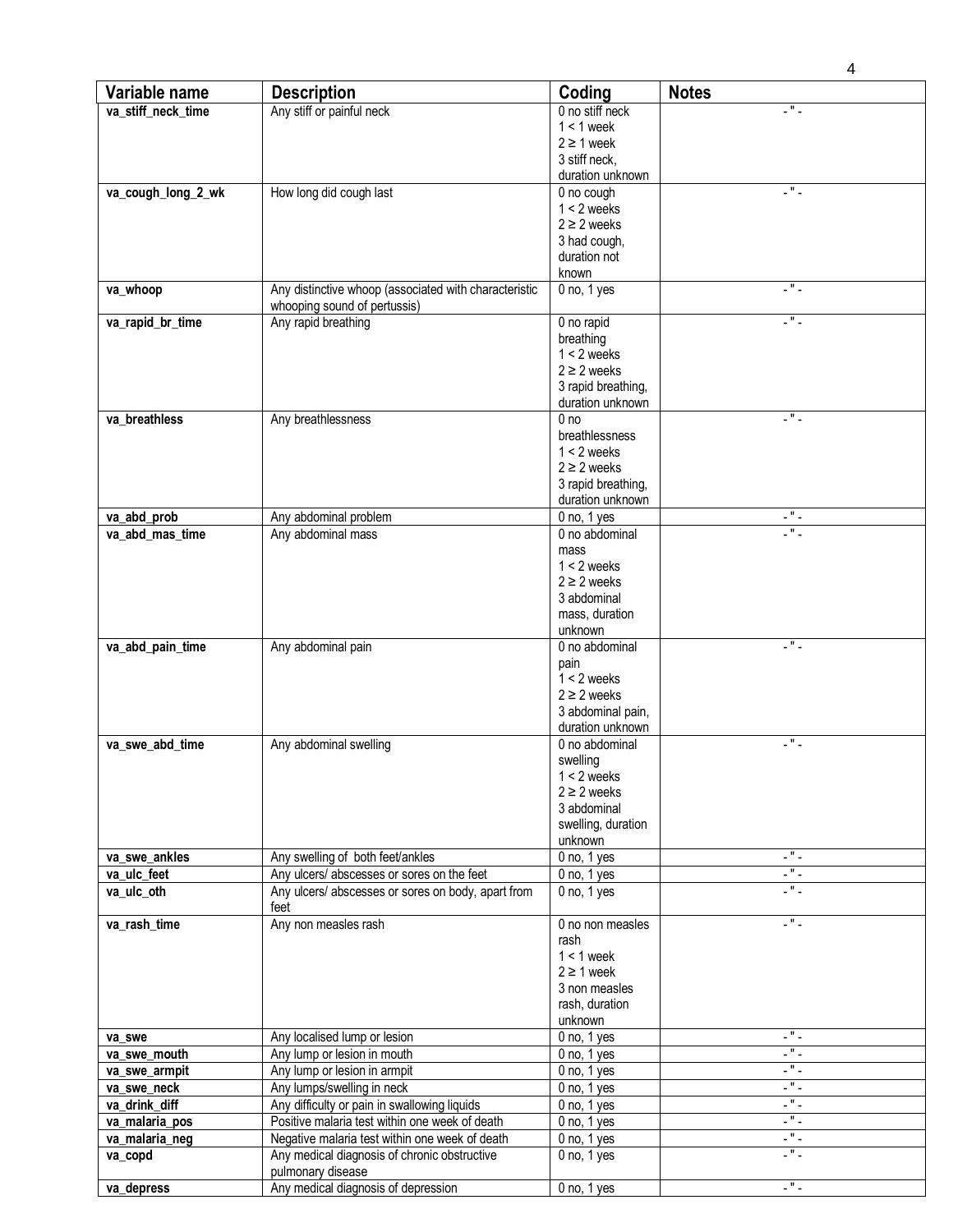| Variable name          | <b>Description</b>                                                                                                                                                                           | Coding                                                                 | <b>Notes</b>                |
|------------------------|----------------------------------------------------------------------------------------------------------------------------------------------------------------------------------------------|------------------------------------------------------------------------|-----------------------------|
| va dementia            | Any medical diagnosis of dementia                                                                                                                                                            | $0$ no, $1$ yes                                                        | - " -                       |
| va confusion           | Any medical diagnosis of memory loss or mental<br>confusions                                                                                                                                 | $0$ no, $1$ yes                                                        | - " -                       |
| va_confuse_3           | Did the symptoms of mental confusion last 3 months<br>or more?                                                                                                                               | $0$ no, $1$ yes                                                        | $\mathbb{Z}^n$ .            |
| va bleed               | Was the any bleeding from mouth, nose and anus                                                                                                                                               | $0$ no, $1$ yes                                                        | $\omega^{\rm eff}$ .        |
| va menstrual           | Was there any bleeding between menstrual periods<br>(women aged 12-50 only)                                                                                                                  | $0$ no, $1$ yes                                                        | $\overline{\phantom{a}}$    |
| va_menstr_stop         | Had the woman's normal vaginal bleeding stopped<br>naturally (women 40+)                                                                                                                     | $0$ no, $1$ yes                                                        | .".                         |
| va_menstr_post         | Had the woman's normal vaginal bleeding stopped<br>naturally but they later experienced vaginal bleeding                                                                                     | $0$ no, $1$ yes                                                        | - " -                       |
| va treatment           | Treatment for final illness from a health facility                                                                                                                                           | $0$ no, $1$ yes                                                        | $\mathbb{Z}^{\mathsf{H}}$ . |
| va_rehydrat            | Was oral rehydration required during final illness                                                                                                                                           | $0$ no, $1$ yes                                                        | -"-                         |
| va_nose                | Was treatment/food required through nose during<br>final illness                                                                                                                             | $0$ no, $1$ yes                                                        | .".                         |
| va iv                  | Was an IV drip required during final illness                                                                                                                                                 | $0$ no, $1$ yes                                                        | $\mathbb{R}^n$ .            |
| va operation           | Was there an operation within one month of death                                                                                                                                             | $0$ no, $1$ yes                                                        | 5                           |
| va_early_preg          | Was the woman at an early stage of pregnancy<br>within 6 weeks of her death, but the pregnancy had<br>ended in a spontaneous or induced abortion at a<br>stage before the foetus was viable? | $0$ no, $1$ yes                                                        | . " .                       |
| va rec abort           | Any recent abortion                                                                                                                                                                          | $0$ no, $1$ yes                                                        | $\mathbb{Z}^{\mathsf{H}}$ . |
| va_bleed_m             | Mother had excessive vaginal bleeding in<br>pregnancy/postpartum period                                                                                                                      | $0$ no, $1$ yes                                                        | .".                         |
| va_bleed_preg          | Major bleeding in first 6 months of pregnancy                                                                                                                                                | $0$ no, $1$ yes                                                        | L " L                       |
| va_bleed_pre_lab       | Major bleeding shortly before labour                                                                                                                                                         | $\overline{0}$ no, 1 yes                                               | -"-                         |
| va bleed lab           | Major bleeding during labour, before delivering the<br>baby                                                                                                                                  | $0$ no, $1$ yes                                                        | - " -                       |
| va_bleed_post_lab      | Major bleeding after delivering the baby                                                                                                                                                     | $0$ no, $1$ yes                                                        | L * L                       |
| va_vis_bl_preg         | Any blurred vision during the last 3 months of preg                                                                                                                                          | $0$ no, $1$ yes                                                        | $-$ " $-$                   |
|                        | Informant's understanding of deceased HIV service use                                                                                                                                        |                                                                        |                             |
| va_went_to_htc         | Did the deceased ever receive testing and<br>counselling for HIV?                                                                                                                            | 0 no, 1 yes,<br>8 don't know                                           | .".                         |
| va_last_test_result    | What was the last HIV test result of the deceased                                                                                                                                            | 0 negative<br>1 positive<br>8 don't know                               | . " .                       |
| va_last_hiv_test_when  | When did deceased have last HIV test?                                                                                                                                                        | 1 in last year<br>2 more than a<br>year ago<br>3 Never<br>4 Don't know |                             |
| va_last_hiv_test_year  | When did deceased have last HIV test?                                                                                                                                                        | Year 4 digits<br>9999 Unknown                                          |                             |
| va_last_hiv_test_month | When did deceased have last HIV test?                                                                                                                                                        | Month as integer<br>1 to 12<br>99 Unknown                              |                             |
| va_referred_art_ever   |                                                                                                                                                                                              | $0$ no, $1$ yes,<br>8 don't know                                       |                             |
| va_referred_art_when   |                                                                                                                                                                                              | 1 in last year<br>2 more than a<br>year ago<br>3 Never<br>4 Don't know |                             |
| va_referred_art_year   |                                                                                                                                                                                              | Year 4 digits<br>9999 Unknown                                          |                             |
| va_referred_art_month  |                                                                                                                                                                                              | Month as integer<br>1 to 12<br>99 Unknown                              |                             |
| va_hivclinic_ever      | Whether deceased ever went to clinic/other service<br>for HIV positive people                                                                                                                | 0 no, 1 yes,<br>8 don't know                                           |                             |